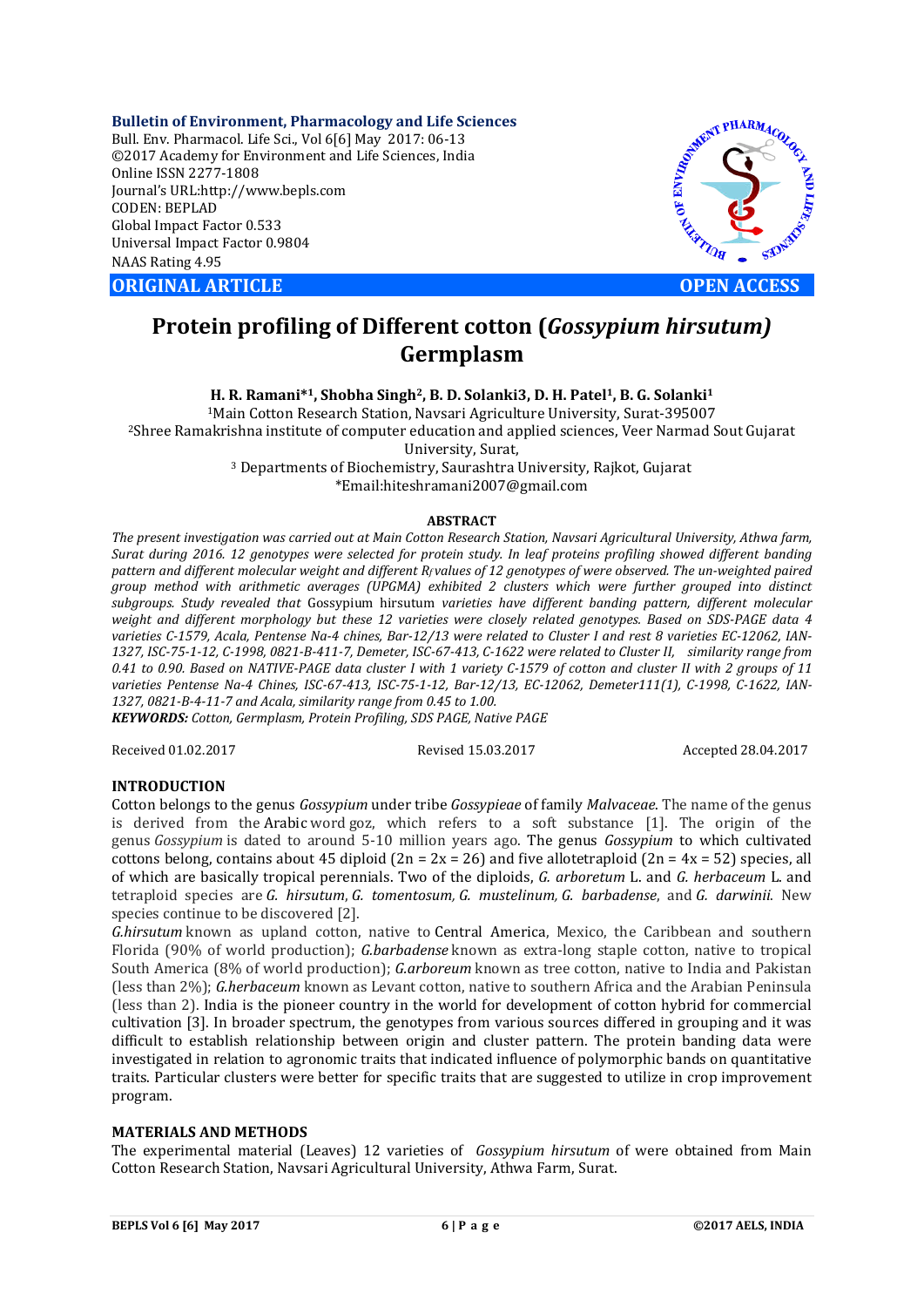| Sr. No. | Germplasm                    | <b>Special Characters</b>       |
|---------|------------------------------|---------------------------------|
| 1       | $C-1579$                     | Compact & Sympodial             |
| 2       | Pentense Na-4 Chines         | Semi & Small Okhra Leaf         |
| 3       | Bar-12/13                    | Thick, Smooth & Less Hairy Leaf |
| 4       | EC-12062(511-2339-1688-1637) | <b>Broad Leaf</b>               |
| 5       | ISC-67-413                   | Monopodial & Open Plant Type    |
| 6       | ISC-75-1-12                  | Small Leaf                      |
| 7       | <b>IAN-1327</b>              | Red Thick Leaf & Red Flower     |
| 8       | 0821-B-4-11-7                | Full Okhra Leaf                 |
| 9       | $C-1998$                     | Stay Green Type                 |
| 10      | $C-1622$                     | Small Leaf & Medium Ball size   |
| 11      | Acala-15170X BJA-592-SP-2    | <b>Small Ball Size</b>          |
| 12      | Demeter $111(1)$             | Big Ball Size                   |

**Table 1: Germplasm used in the study**

# **Protein profiling**

# **Extraction of Protein from Sample**

Leaves were thoroughly washed with distilled water. From each variety 400 mg leaves were ground with chilled pestle and mortar in 5ml of phosphate buffer. The ground samples were immediately transferred to 2ml eppendorf tubes. All 12 samples had centrifuged at 13000 rpm for 15 minutes. Clear supernatant were transferred in another clean eppendorf tubes which were used for protein SDS-PAGE analysis and NATIVE PAGE analysis.

## **Analysis of protein profile by SDS-PAGE**

Protein profiles analysis elucidated by method of [4] and [5]. Protein bands in gel were analysed using SERVA SDS PAGE protein marker 6.5KDa to 200 KDa. The SDS-PAGE gel process was carried out according to the modified method of Laemmli [5]. This discontinuous gel system used a 12% resolving gel and 6% stacking gel. After the electrophoresis separation, the gel was stained with Coomassie blue G-250 and analyzed.

# **Analysis of protein profile by NATIVE-PAGE**

NATIVE- PAGE analysis elucidated by method of [6]. Protein bands in gel were analysed using BSA protein marker 1mg/ml which Molecular weight is 69 KDa. The Native-PAGE gel process was carried out according to the modified method of [7]. This discontinuous gel system used a 12% resolving gel and 6% stacking gel. After the electrophoresis separation, the gel was stained with Coomassie blue G-250 and analyzed

# **Analysis of protein bands of SDS-PAGE and NATIVE-PAGE**

Molecular weight and  $R_f$  were calculated by help of AlphaEaseFC 4.0. To avoid taxonomic weighing, the intensity of bands was not taken into consideration, only the presence of the bands was taken as indicative. Presence and absence of the bands were entered in a binary data matrix where each band was assigned a value of zero (0) when absent, or scored 1 when present. These data matrix were then entered into NTSYS-PC [8] software for cluster analysis which provided a statistical basis to establish the number of cluster represented by the 12 genotypes. A clustering procedure (hierarchical cluster analysis) was performed using the unweighted pair group mean with arithmetical averages (UPGMA) method of [9], using computer programme of NTSYS-PC. The output of this analysis was used to derive a dendrogram using PROC TREE, which showed the phylogenetic relationships among all the genotypes.

# **RESULTS AND DISCUSSION**

## **SDS PAGE:**

In the present study an attempt has been made to give a blue print of the genetic diversity of indigenous genotypes of cotton through SDS-PAGE technique. The leaf protein fragments exhibited (Fig.1) appreciable polymorphism amongst genotypes used for the study. The varieties which were indistinguishable on the basis of simple identifiable morphological traits like growth habit; ball size, leaf types and colour etc. could be distinguished on the basis of their electrophoresis patterns, got separated which was not possible by morphological markers. Variability in intensity was observed in some bands that indicated the quantity of protein peptides accumulating at a particular molecular weight.

The banding patterns were characterized by 8 clear distinct zones viz., A=Myosin (200kDa), B=beta-Galactosidase (116kDa), C=Albumin bovine (67kDa), D=Ovalbumin (45kDa), E=Carbonanhydrase (45kDa), F=Trypsin inhibitor(21kDa), G=Lysozym(14.3kDa), H=Aprotinin (6.5kDa). Zone A (200 kDa)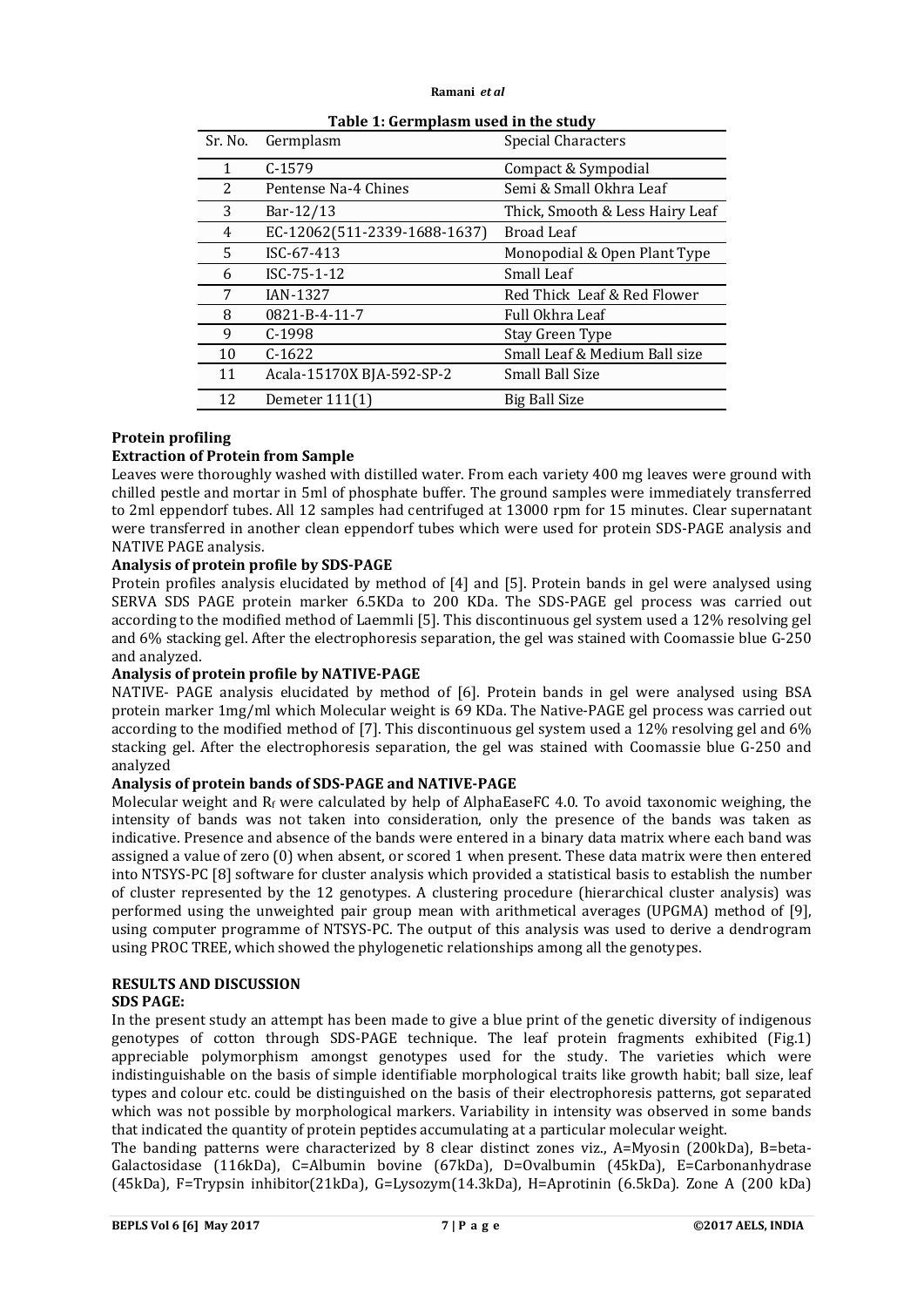was nearest and H (around 6.5kDa) was farthest from the origin *i.e.* the point of protein sample application. The protein migrated from cathode to anode passing through separating gel. Fig. 1 represents the banding pattern of protein peptides and the diagrammatic representation has been depicted in Zymogram (Fig.2) in *Gossypium hirsutum*. In total, 64 protein subunits were observed and out of these 7 were polymorphic. The protein bands were stacked according to their molecular weight *i.e.* high molecular weight protein were located in upper region and low molecular weight proteins in the middle to lower regions of the gel, respectively.

## **Rf value and Molecular Weight**

The leaves protein profiles for e ach sample of cotton (*G. hirsutum L.*) genotypes were arranged in a matrix representing different retardation factor  $(R_f)$  values of bands and different molecular weight. Genotype 1 (C-1579) had 4 bands detected with  $R_f$  value were 0.482, 0.512, 0.538, 0.904 and molecular weight were 40.69kD a, 35.62kDa, 31.61kDa and 6.00kDa respectively. Genotype 2 (Pentense Na-4 Chines) had 4 bands detected with  $R_f$  value were 0.472, 0.500, 0.535, 0.567 and molecular weight were 42.34kDa, 37.57kDa, 32.03kDa and 27.67 kDa respectively. Genotype 3 (Bar-12/13) had 4 bands detected with Rf value were 0.482, 0.520, 0.558, 0.611 and molecular weight were 40.69kD a, 34.23kDa, 28.80kDa and 22.67kDa respectively. Genotype 4 (EC-12062(511-233 9-1688-1637)) had 7 bands detected with  $R_f$ value were 0.480, 0.512, 0.547, 0.579, 0.833, 8 98, 0.956 and molecular weight were 41.23 kDa, 35.62kDa, 30.37kDa, 26.24kDa, 8.25kDa, 6 .16kDa, and 4.72kDa respectively. Genotype 5 (ISC-67-413) had 9 bands detected with Rf value were 0.482, 0.523, 0.573, 0.637, 0.699, 0.795, 0.848, 0.886, 0.944 and molecular weight were 40.69kDa, 33.78kDa, 26.95kDa, 20.11kDa, 15.21kDa, 9.81kDa, 7.72kDa, 6.50kDa and 4.98kDa respectively. Genotype 6 (ISC-75-1-12) had 6 bands detected with R<sub>f</sub> value were 0.474, 0.503, 0.564, 0.804, 0.839, 0.904 and molecular weight were 42.34kDa, 37.07kDa, 28.04kDa, 9.43kDa, 8.03kDa and 4.85kDa respectively. Genotype 7 (IAN-1327) had 6 bands detected with  $R_f$  value were 0.484, 0.529, 0.851, 0.901, 0.956, 0.984 and molecular weight were 40.15kDa, 32.89kDa, 7.62kDa, 6.08kDa, 4.72kDa and 4.25kDa respectively. Genotype 8 (0821-B-4-11-7) had 3 bands detected with  $R_f$  value were 0.848, 0.930, 0.968 and molecular weight were 7.72kDa, 5.32kDa and 4.48kDa respectively. Genotype 9 (C-1998) had 5 bands detected with  $R_f$  value were 0.456, 0.506, 0.863, 0.947, 0.985 and molecular weight were 45.86kDa, 36.58kDa, 7.23kDa, 4.91kDa and 4.13kDa respectively. Genotype 10 (C-1622) had 10 bands detected with R<sub>f</sub> value were 0.471, 0.512, 0.544, 0.573, 0.594, 0.807, 0.863, 0.895, 0.939, 0.959 and molecular weight were 42.91kDa, 35.62kDa, 30.78kDa, 26.95kDa, 24.55kDa, 9.30kDa, 7.23kDa, 6.24kDa, 5.11kDa and 4.66kDa respectively. Genotype 11 (Acala-15170X BJA-592-SP-2) had 2 bands detected with Rf value were 0.459, 0.953 and molecular weight were 45.25kDa and 4.79kDa respectively. Genotype 12 (Demeter 111(1)) had 4 bands detected with  $R_f$  value were 0.477, 0.822, 0.959, 0.971 and molecular weight were 41.78kDa, 8.70kDa, 4.66kDa and 4.42kDa respectively.

## **Cluster Analysis based on SDS-PAGE data**

A dendrogram of clustering patterns of each sample based on coefficients of similarity were given in Table 1. The dendogram was constructed using UPGMA based on Jaccard's similarity coefficient through NTSYSpc-2.02i software for SDS-PAGE data of 12 cotton genotypes (Fig. 3). The genotypes were grouped into two main clusters. Cluster-I and cluster-II shared 41 % similarity. The cluster-I consisted of two subclusters A1 and A2 with 53% similarity. Subcluster A1 further divided into A1 (a) and A1 (b). Subcluster A1 (a) consisted of 2 genotypes C-1579 and Acala with more than 78% similarity, while subcluster A1 (b) consisted of only one genotype Pentense Na-4 chines. Subcluster A2 consisted of one genotype Bar-12/13 similarity of more than 90% similarity. However Cluster-II consisted of two subclusters B1 and B2. Subcluster B1 further divided into B1 (a) and B1 (b). Subcluster B1 (a) consisted of 4 genotypes EC-12062, IAN-1327, ISC-75-1-12 and C-1998 with similarity more than 90% similarity, while subcluster B1 (b) consisted of two genotype 0821-B-4-11-7 and Demeter111(1) with more than 90% similarity. Subcluster B2 contained 2 genotypes ISC-67-413 and C-1622 The phylogenetic evolutionary tree developed from the analysis indicated that most of the cotton varieties relatively close and small clusters were distributed within two broad cluster as can be seen in the phenogram obtained in cluster I with 2 groups of 4 varieties of cotton and cluster II with 2 groups of 8 varieties. However, *Gossypium hirsutum* varieties have different banding pattern, different molecular weight and different morphology but these 12 varieties were closely related genotypes.

# **NATIVE-PAGE**

Native-PAGE represents the banding pattern (Fig.4) of protein peptides and the diagrammatic representation has been depicted in Zymogram (Fig.5). Bovine Serum Albumin was used as marker, molecular weight 66.2kDa nearest and farthest around 29.00 kDa. In total, 43 protein subunits were observed and out of these 10 were polymorphic. Variability in intensity was observed in some bands that indicated the quantity of protein peptides cumulating at a particular molecular weight. The proteins bands were stacked according to their molecular weight, shape and charge.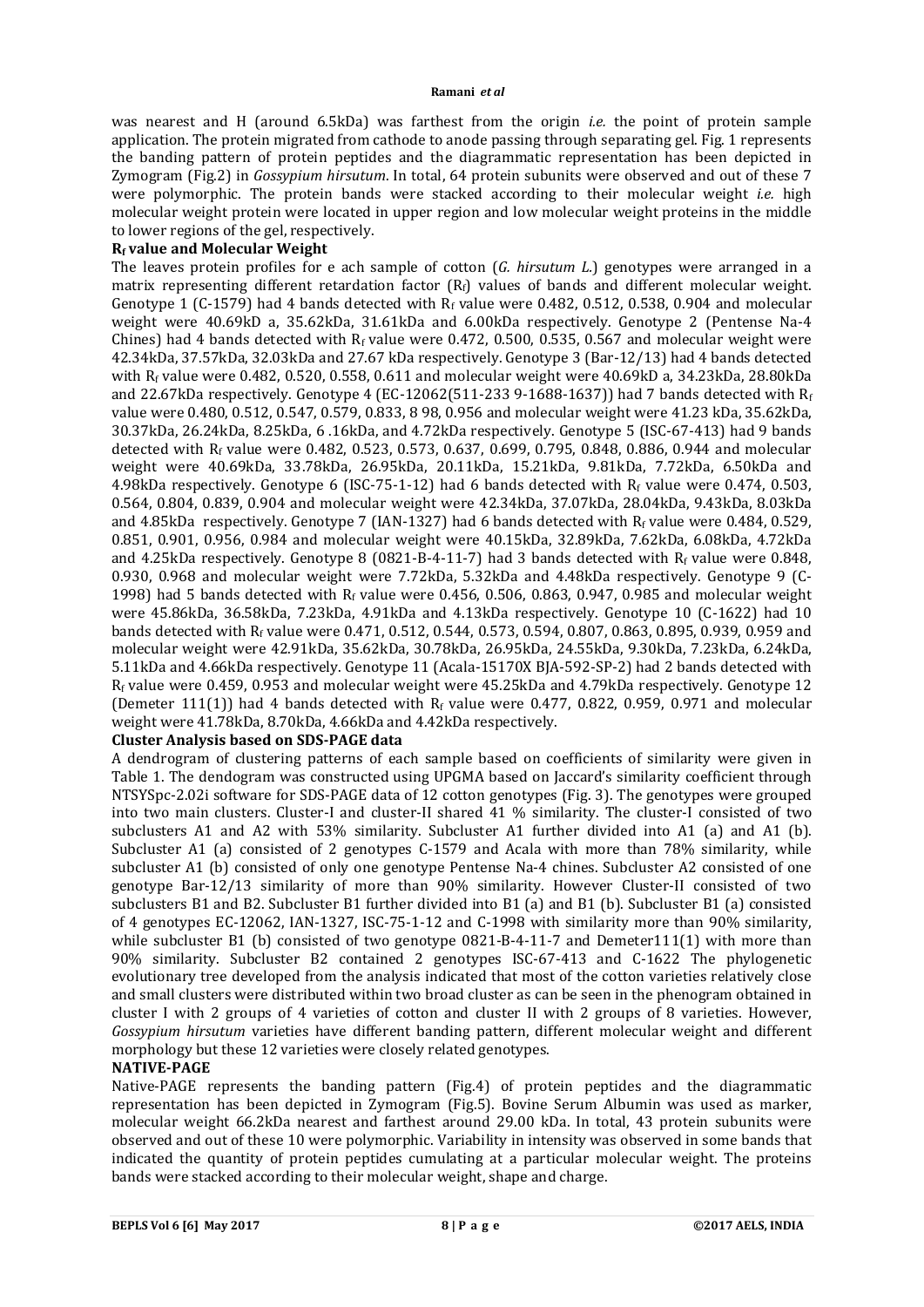# **Rf value and Molecular Weight**

Genotype 1 (C-1579) had 3 bands detected with  $R_f$  value were 0.272, 0.277, 0.388 and molecular weight were 40.15kDa, 25.56kDa and 12.16kDa respectively. Genotype 2 (Pentense Na-4 Chines) had 3 bands detected with  $R_f$  value were 0.260, 0.316, 0.434 and molecular weight were 42.09kDa, 33.90kDa and 21.38kDa respectively. Genotype 3 (Bar-12/13) had 3 bands detected with  $R_f$  value were 0.235, 0.519, 0.670 and molecular weight were 46.24kDa, 15.38kDa and 8.58kDa respectively. Genotype 4 (EC-12062(511-2339-1688-1637)) had 3 bands detected with Rf value were 0.245, 0.388, 0.553 and molecular weight were 44.53kDa, 25.56kDa and 13.48kDa respectively. Genotype 5 (ISC-67-413) had 4 bands detected with R<sub>f</sub> value were 0.206, 0.362, 0.505, 0.670 and molecular weight were 51.77kDa. 28.35kDa, 16.27kDa and 8.58kDa respectively. Genotype 6 (ISC-75-1-12) had 4 bands detected with Rf value were 0.250, 0.306, 0.381, 0.646 and molecular weight were 43.70kDa, 35.20kDa, 26.29kDa and 9.43kDa respectively. Genotype 7 (IAN-1327) had 4 bands detected with  $R_f$  value were 0.337, 0.461, 0.580, 0.706 and molecular weight were 31.15kDa, 19.28kDa, 12.15kDa and 7.45kDa respectively. Genotype 8 (0821-B-4-11-7) had 5 bands detected with  $R_f$  value were 0.257, 0.335, 0.498, 0.714, 0.883 and molecular weight were 42.49kDa, 31.44kDa, 16.74kDa, 7.25kDa and 3.75kDa respectively. Genotype 9 (C-1998) had 3 bands detected with  $R_f$  value were 0.289, 0.357, 0.575 and molecular weight were 37.59kDa, 28.89kDa and 12.39kDa respectively. Genotype 10 (C-1622) had 4 bands detected with  $R_f$  value were 0.345, 0.408, 0.575, 0.847 and molecular weight were 30.28kDa, 23.71kDa, 12.39kDa and 4.32kDa respectively. Genotype 11 (Acala-15170X BJA-592-SP-2) had 5 bands detected with  $R_f$  value were 0.180, 0.245, 0.335, 0.459, 0.641 and molecular weight were 57.41kDa, 44.53kDa, 31.44kDa, 19.46kDa and 9.61kDa respectively. Genotype 12 (Demeter 111(1)) had 3 bands detected with  $R_f$  value were 0.194, 0.481, 0.760 and molecular weight were 54.26kDa, 17.88kDa and 6.06kDa respectively.

# **Cluster analysis based on NATIVE-PAGE**

A dendrogram of clustering patterns of each sample based on coefficients of similarity were given in Table 2. The dendogram was constructed using UPGMA based on Jaccard's similarity coefficient through NTSYSpc-2.02i software for NATIVE-PAGE data of 12 cotton genotypes (Fig. 6). The genotypes were grouped into two main clusters. Cluster-I and cluster-II shared 45 % similarity. The cluster-I consisted only one genotype C-1579. However Cluster-II consisted of two subclusters A1 and A2 with more than 59% similarity. Subcluster A1 further divided into A1 (a) and A1 (b) with more than 73% similarity. Subcluster A1 (a) consisted of 6 genotypes, which were Pentense Na-4 Chines, ISC-67-413, ISC-75-1-12, Bar-12/13, EC-12062, Demeter111(1) with similarity 100% similarity, while subcluster A1 (b) consisted of two genotype C-1998 and C-1622 and with 100% similarity. Subcluster A2 consisted 3 genotypes IAN-1327, 0821-B-4-11-7 and Acala with 100% similarity. The phylogenetic evolutionary tree developed from the analysis indicated that most of the cotton varieties did not form distinct clusters; rather, the relatively close and small clusters of varieties were distributed within 2 broad cluster as can be seen in the phenogram obtained in cluster I with 1 variety of cotton and cluster II with 2 groups of 11 varieties genes for those characters in genotypes. However, *Gossypium hirsutum* varieties have different banding pattern, different molecular weight by use of NATIVE-PAGE and genotype different morphology, 12 varieties were similar.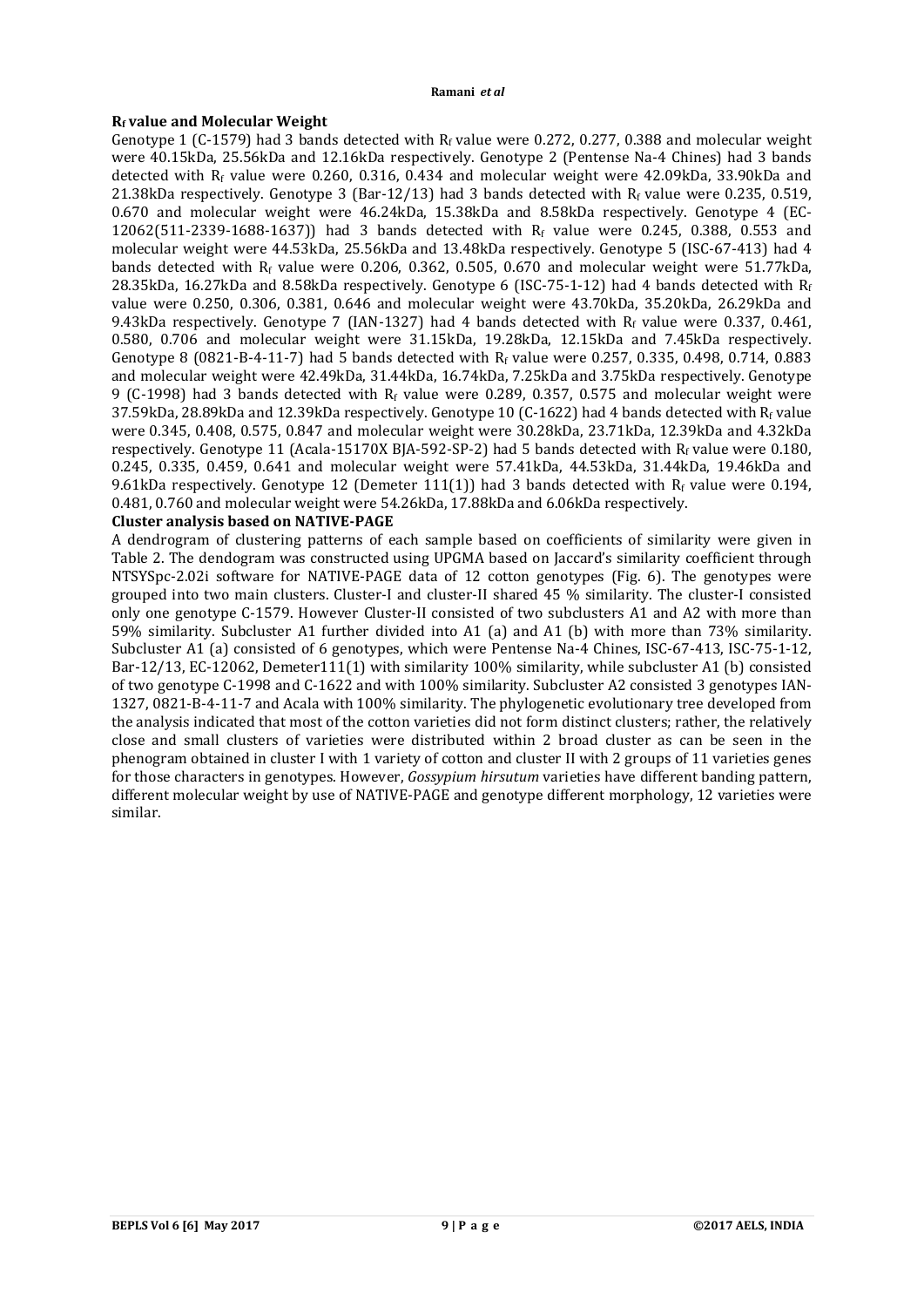

**Fig. 1: SDS-PAGE protein-profile of** *Gossypium hirsutum* **(L.) the arrows represent polymorphic bands. Molecular marker used in this gel was Unstained SDS-PAGE Protein marker**



**Fig. 2: Zymogram (Leaf protein profiles as resolved through SDS-PAGE)**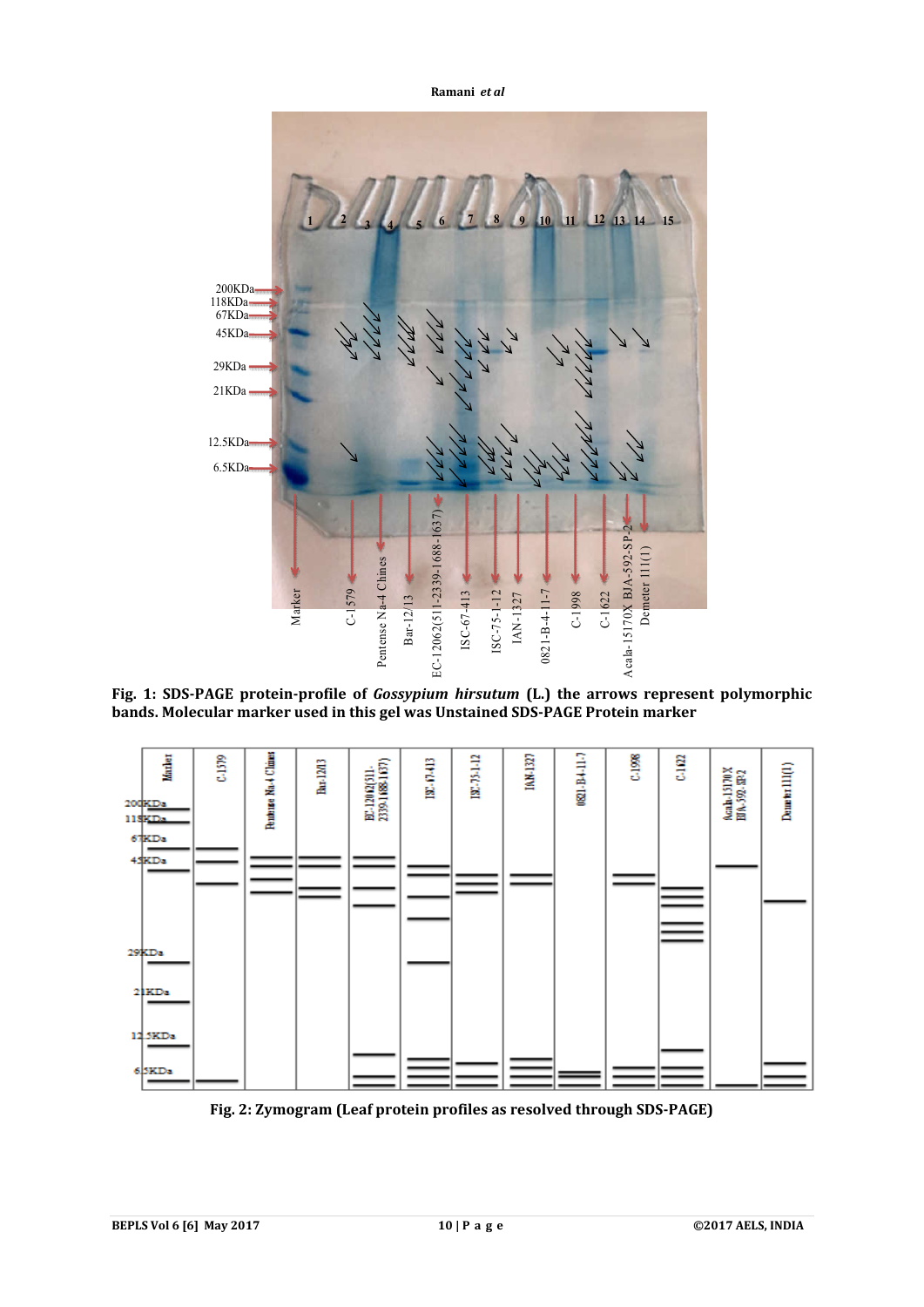



**Fig 3: Dendrogram depicting the genetic relationship among 12 cotton genotypes based on protein profiles through SDS-PAGE.**



**Fig 4: NATIVE-PAGE protein-profile of** *Gossypium hirsutum* **(L.) the arrows represent polymorphic bands. Molecular marker used in this gel was Bovine Serum Albumin**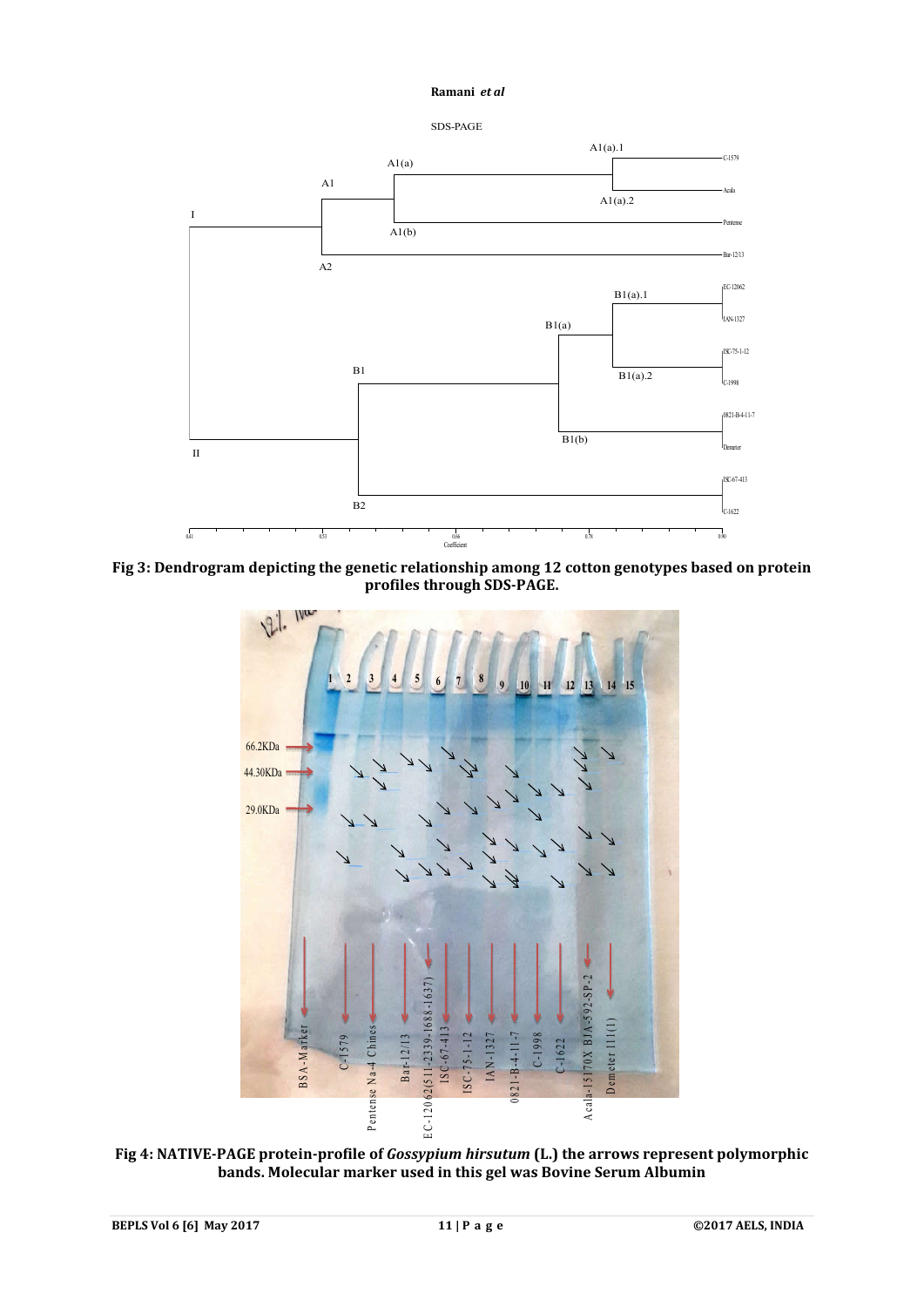

**Fig 5: Zymogram (Leaf protein profiles as resolved through Native-PAGE)**



**Fig 6: Dendrogram depicting the genetic relationship among 12 cotton genotypes based on protein profiles through NATIVE-PAGE**

## **ACKNOWLEDGE**

Authors are thankful to Dr. B. G. Solanki, Research Scientist (Cotton), Main Cotton Research station, Navsari Agriculture University, Surat for providing facilities during the work.

## **REFERENCES**

- 1. Gledhill, D. 2008: The names of plants. Cambridge University Press, p. 182.
- 2. Wendel, J. F., Curt, L. B. and Edward P. A. 1992: Genetic diversity in *Gossypium hirsutum* and the origin of upland cotton. *American Journal of Botany*, 1291-1310.